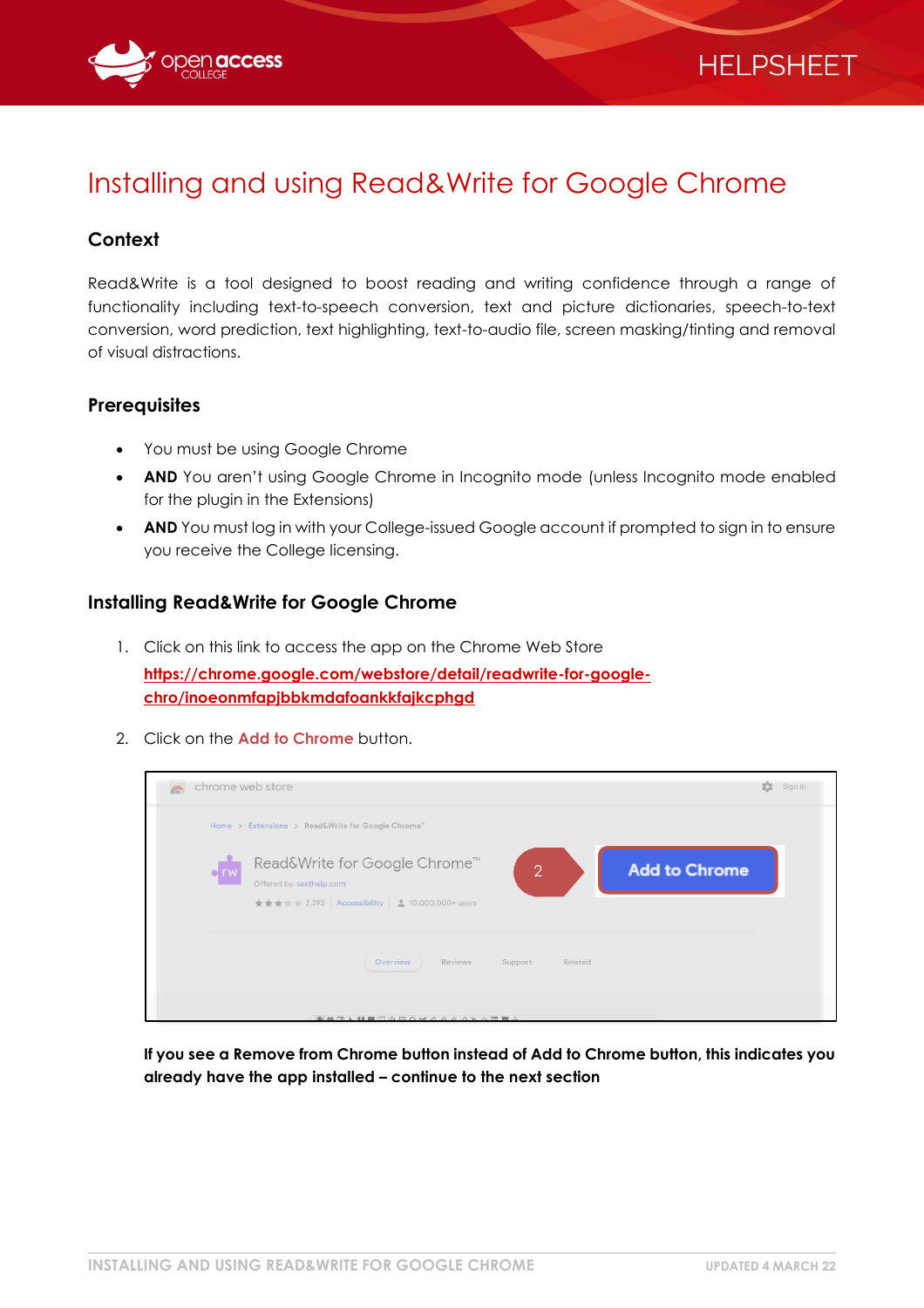



3. Click on the **Add extension** button.



4. A success message will appear when the plugin has been installed.



#### **Next Steps**

**(OPTIONAL)** You may wish to consider also installing the Screenshot Reader app for Google Chrome if you wish to use the Screenshot Reader function of the Read&Write toolbar. The toolbar may be installed from the Chrome Web Store:

**[https://chrome.google.com/webstore/detail/screenshot](https://chrome.google.com/webstore/detail/screenshot-reader/enfolipbjmnmleonhhebhalojdpcpdoo)[reader/enfolipbjmnmleonhhebhalojdpcpdoo](https://chrome.google.com/webstore/detail/screenshot-reader/enfolipbjmnmleonhhebhalojdpcpdoo)**

#### **Further Support**

If you require further support with this process, please contact OAC Learning Technology Services on (08) 8309 3636, Monday to Friday 8:00 am – 4:00 pm daily excluding public holidays, or e-mail **[learning.technology@openaccess.edu.au](mailto:learning.technology@openaccess.edu.au)**.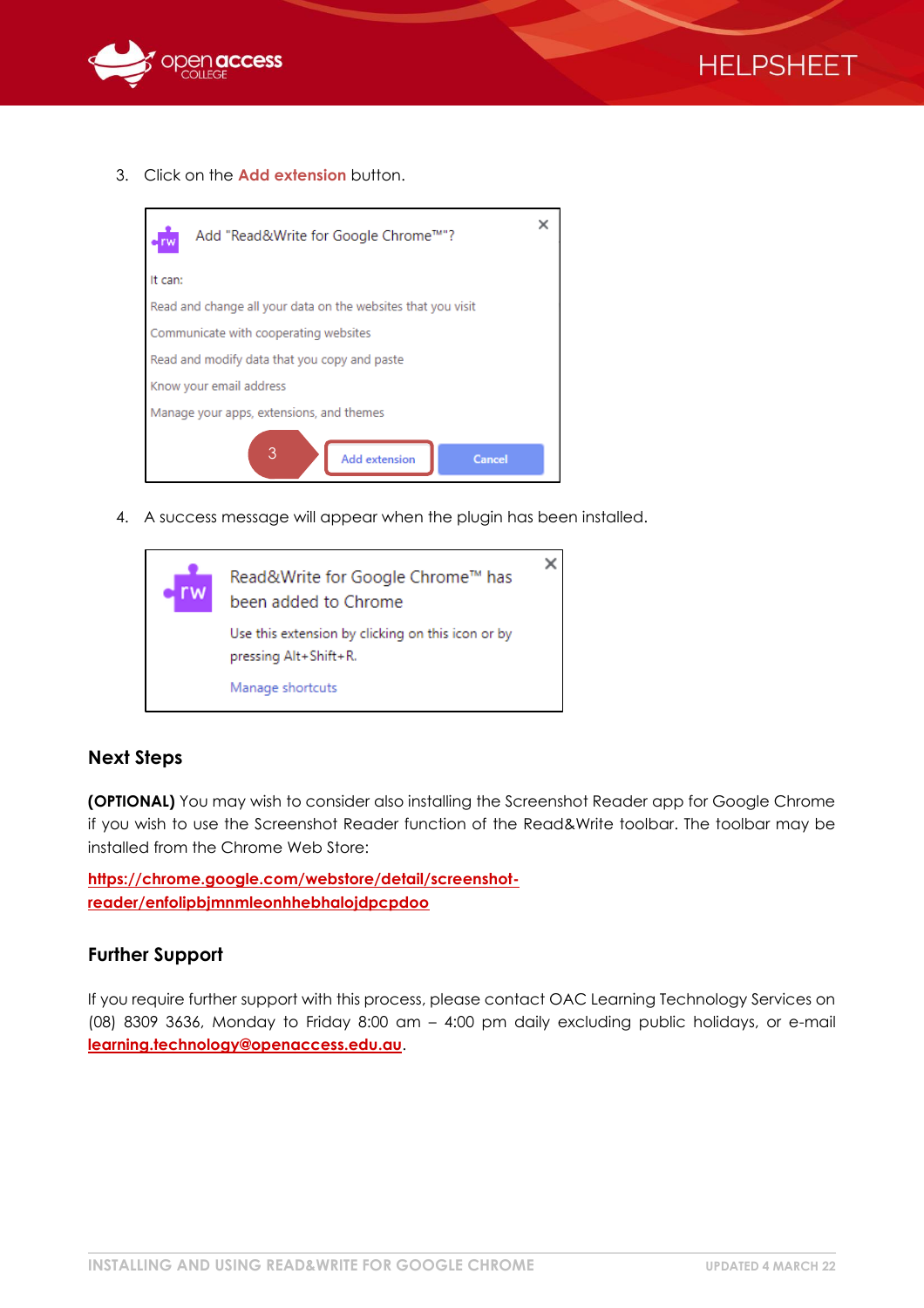



## **Using Read&Write for Google Chrome**

5. Click on the **Read&Write icon (purple puzzle piece)** towards the top-right corner of the Chrome window to enable/disable the Read&Write toolbar



The Read&Write toolbar will appear towards the top of the webpage you're viewing.

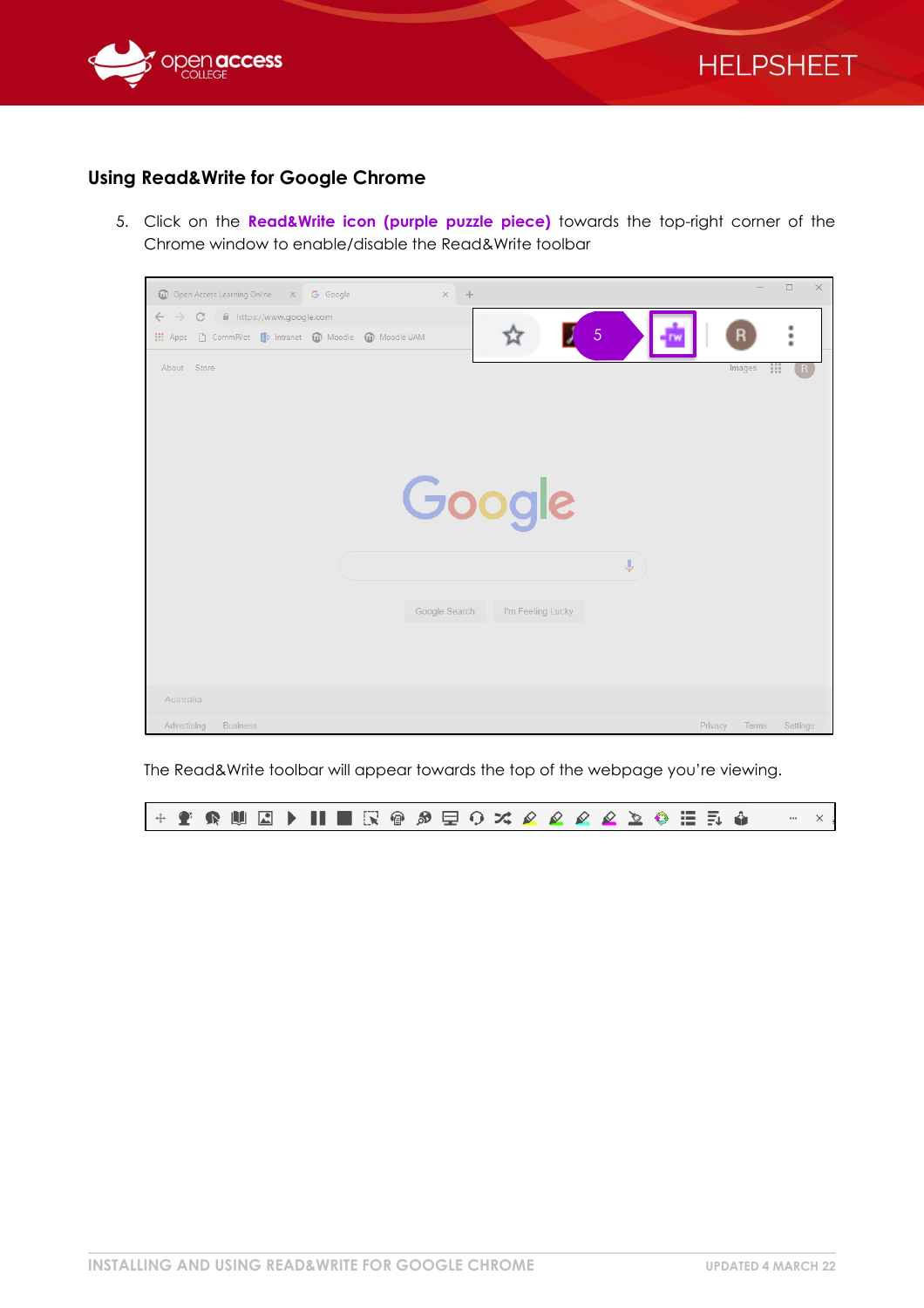



## **Features of the Read&Write toolbar**

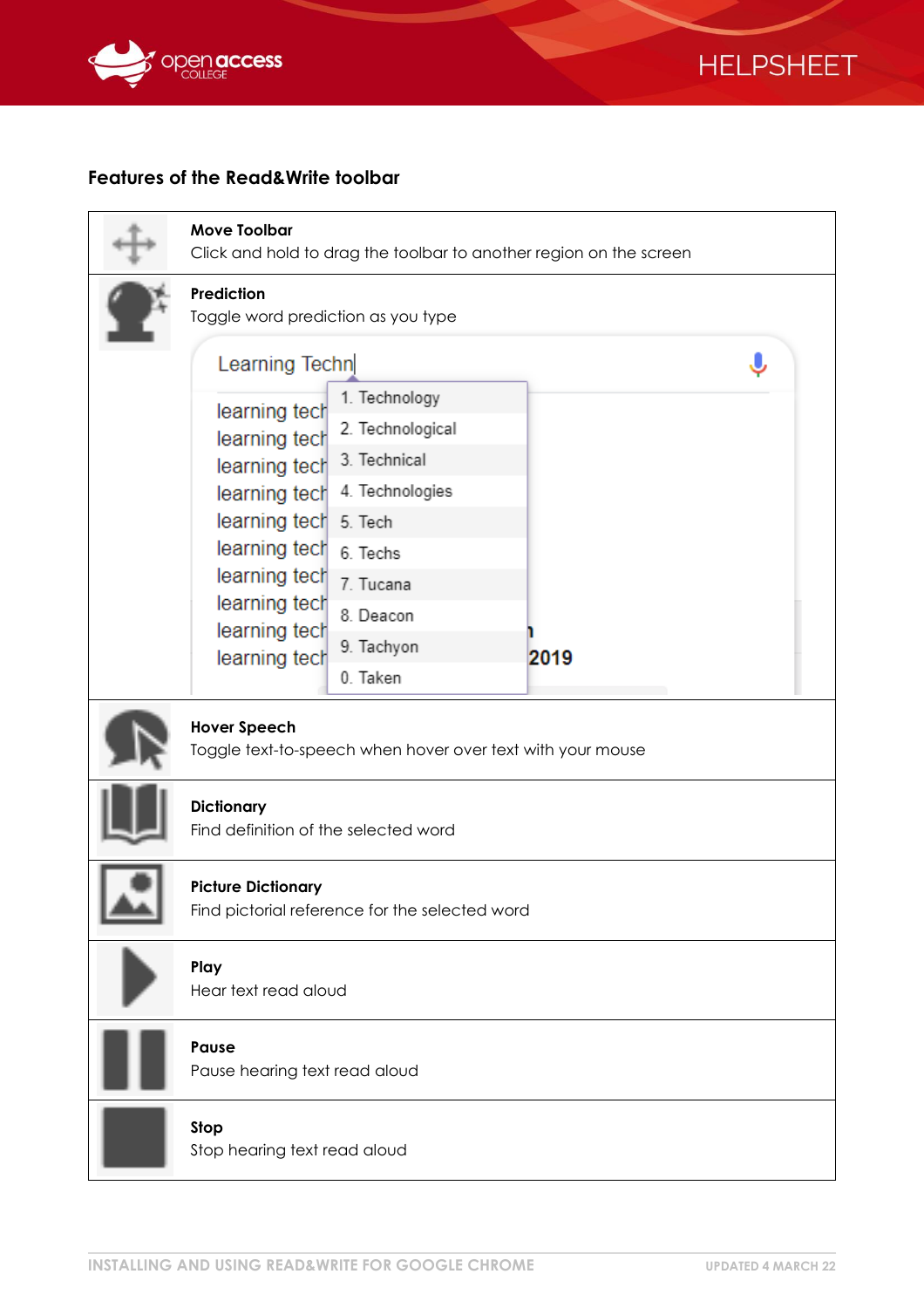

# **HELPSHEET**

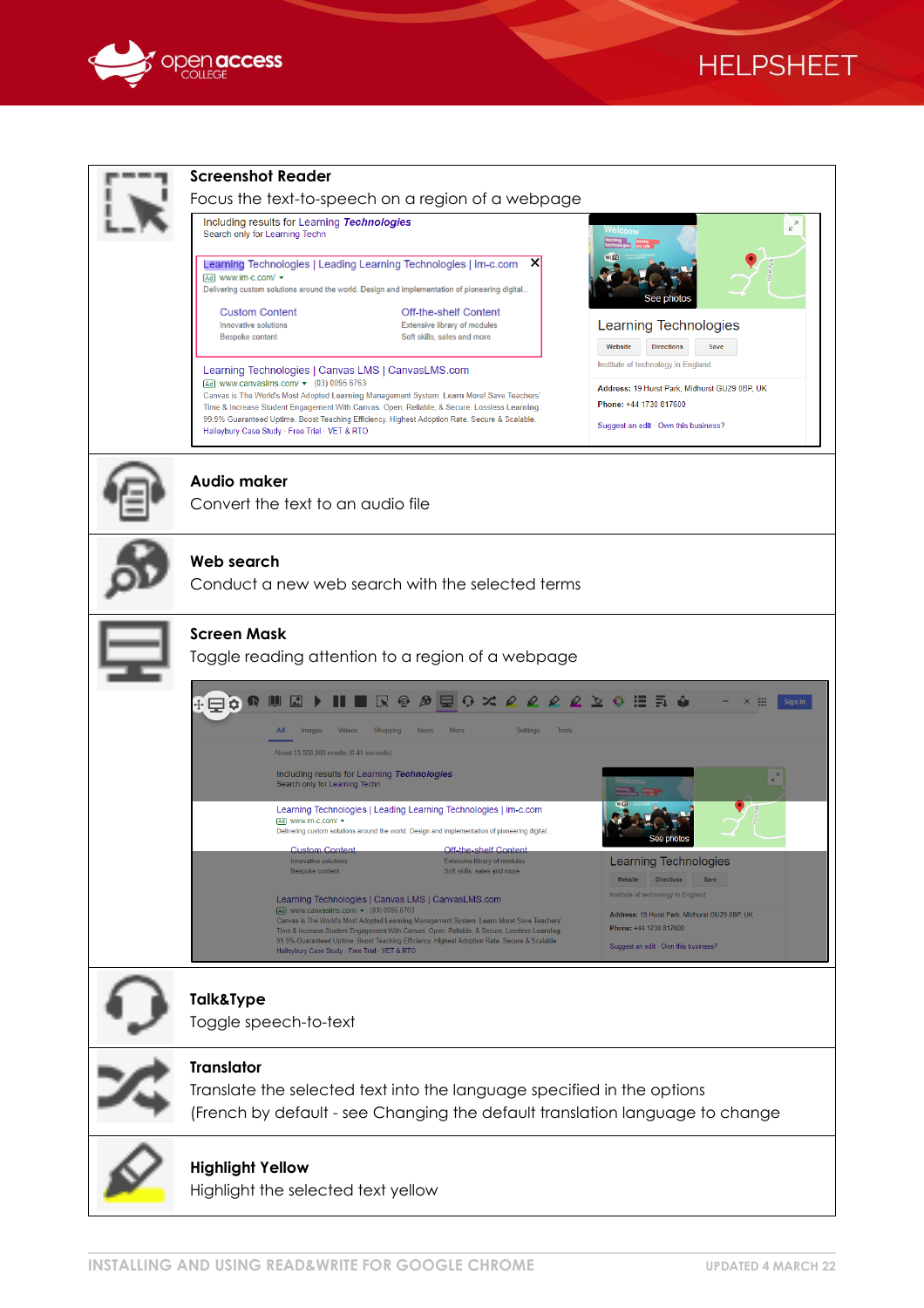



| <b>Highlight Green</b><br>Highlight the selected text green                                                                                            |
|--------------------------------------------------------------------------------------------------------------------------------------------------------|
| <b>Highlight Blue</b><br>Highlight the selected text blue                                                                                              |
| <b>Highlight Pink</b><br>Highlight the selected text pink                                                                                              |
| <b>Clear Highlights</b><br>Remove the highlighting from the selected text                                                                              |
| <b>Collect Highlights</b><br>Collate the highlighted text into a new Google Doc                                                                        |
| Vocabulary<br>Collate the highlighted single words into a Google Doc with the definition (meaning)<br>and a pictorial (visual) reference for each word |
| <b>Simplify Page</b><br>Remove unnecessary formatting and visual distractions from the webpage                                                         |
| <b>Practice Read Aloud</b><br>Prepare webpage for reading, recording, and sending to teacher                                                           |
| More options<br>Display a menu to change the Read&Write options (e.g. voice dialect/gender,<br>reading speed, translation language                     |
|                                                                                                                                                        |